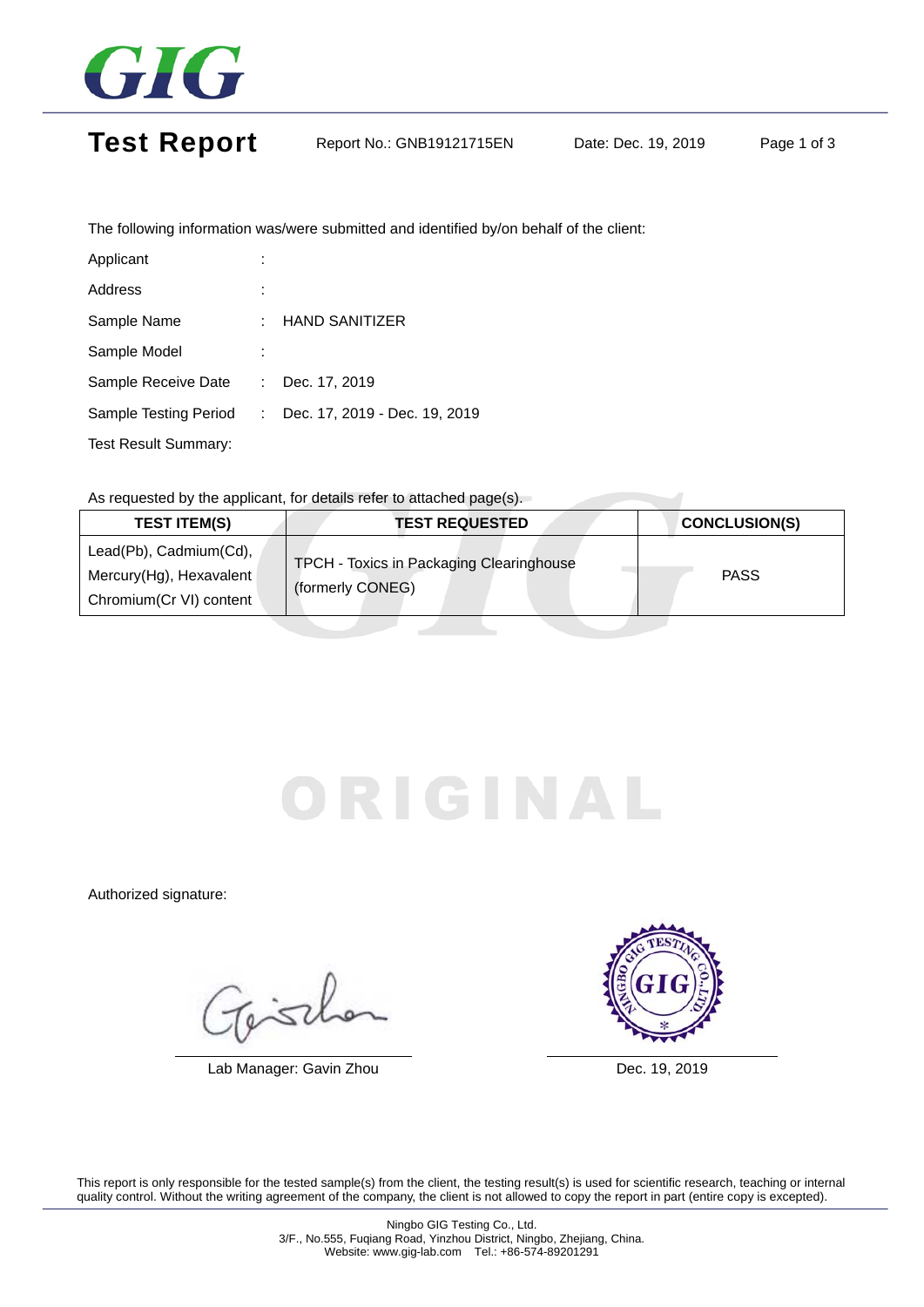

# Test Report Report No.: GNB19121715EN Date: Dec. 19, 2019 Page 2 of 3

**Test Result(s):** 

**Test Sample Description:** 

| <b>Material No.</b> | <b>Material Description</b>     |  |
|---------------------|---------------------------------|--|
| 01                  | Transparent plastic bottle body |  |

#### **Lead(Pb), Cadmium(Cd), Mercury(Hg), Hexavalent Chromium(Cr VI) content**

#### **Test Method:** US EPA 3052: 1996 & US EPA 6010D: 2014 & GIG-WI-A3-C-073 & US EPA 3060A: 1996 & US EPA 7196A: 1992 & GIG-WI-A2-C-077

|                             | Unit  | RL | <b>Limit</b> | <b>Result(s)</b> |  |
|-----------------------------|-------|----|--------------|------------------|--|
| <b>Test Items</b>           |       |    |              | 01               |  |
| Lead (Pb)                   | mg/kg | 10 |              | N.D.             |  |
| Cadmium (Cd)                | mg/kg | 10 | $- -$        | N.D.             |  |
| Mercury (Hg)                | mg/kg | 10 | --           | N.D.             |  |
| Chromium VI (Cr VI)         | mg/kg | 50 | --           | N.D.             |  |
| Sum of Pb, Cd, Hg and Cr VI | mg/kg | -- | 100          | N.D.             |  |
| Conclusion(s)               |       |    |              |                  |  |

RIGINAL

**Note:** 1. 1000mg/kg = 0.1%;

- 2. RL = Reporting Limit;
- 3. N.D. = Not Detected  $(**RL**)$ .

This report is only responsible for the tested sample(s) from the client, the testing result(s) is used for scientific research, teaching or internal quality control. Without the writing agreement of the company, the client is not allowed to copy the report in part (entire copy is excepted).